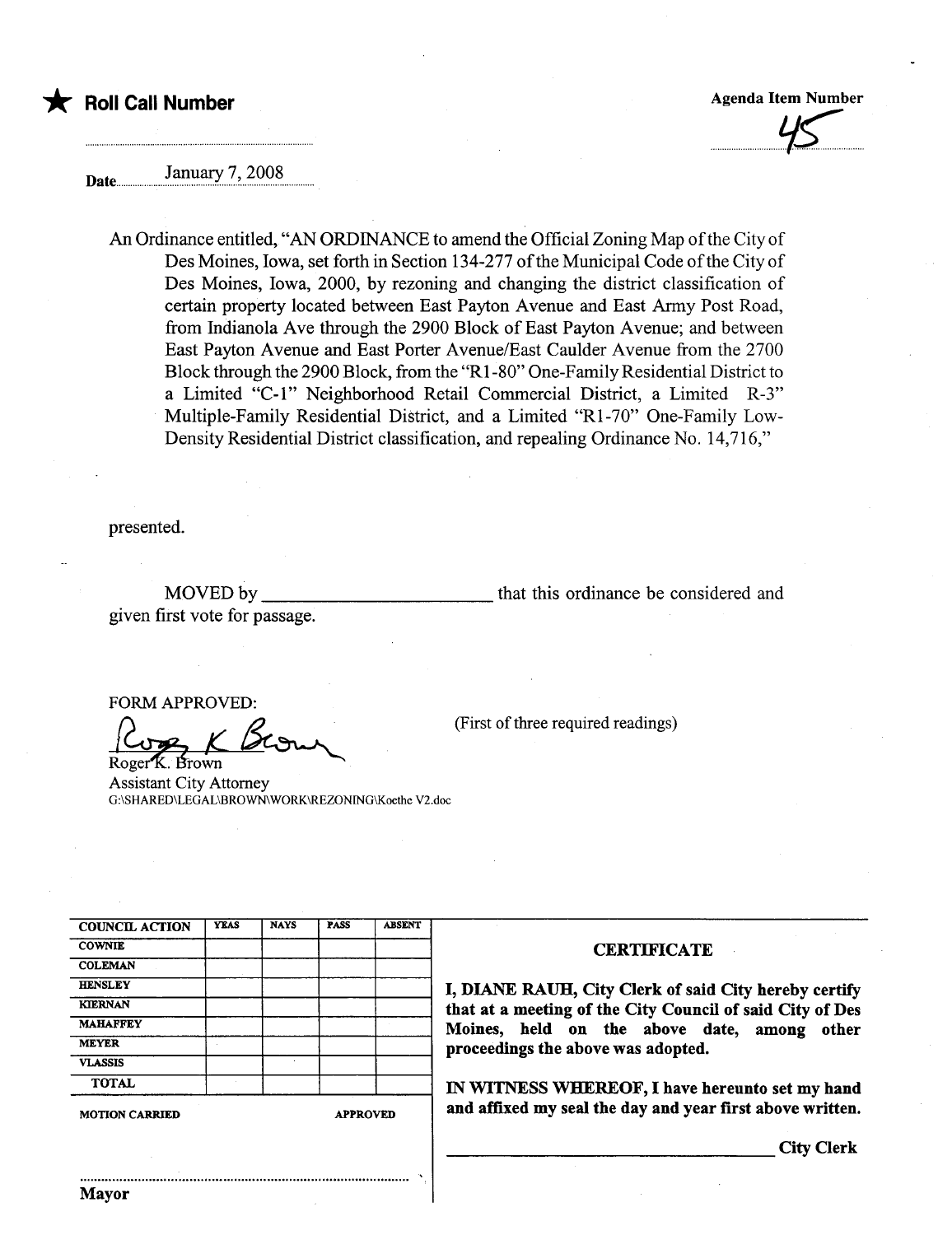ORDINANCE NO.

AN ORDINANCE to amend the Official Zoning Map of the City of Des Moines, Iowa, set forth in Section 134-277 of the Municipal Code of the City of Des Moines, Iowa, 2000, by rezoning and changing the district classification of certain property located between East Payton Avenue and East Army Post Road, from Indianola Ave through the 2900 Block of East Payton Avenue; and between East Payton Avenue and East Porter Avenue/East Caulder Avenue from the 2700 Block through the 2900 Block, from the "R1 -80" One-Family Residential District to a Limited "C- 1" Neighborhood Retail Commercial District, a Limited R-3" Multiple-Family Residential District, and a Limited "R1 -70" One-Family Low-Density Residential District classification, and repealing Ordinance No. 14,716.

Be It Ordained by the City Council of the City of Des Moines, Iowa:

Section 1. That the Official Zoning Map of the City of Des Moines, Iowa, set forth in

Section 134-277 of the Muncipal Code of the City of Des Moines, Iowa, 2000, be and the same is

hereby amended by rezoning and changing the district classification of the land between East Payton

Avenue and East Army Post Road, from Indianola Ave through the 2900 Block of East Payton

Avenue; and the land between East Payton Avenue and East Porter Avenue/East Caulder Avenue as

more fully described below, from the "R1-80" One-Family Residential District to a Limited "C-1"

Neighborhood Retail Commercial District, a Limited R-3" Multiple-Family Residential District, and

a Limited "R1-70" One-Family Low-Density Residential District classification, as follows:

AREA " $A$ " - From the "R1-80" One-Family Residential District to a Limited "C-1" Neighborhood Retail Commercial District (containig approximately 29.34 acres):

THAT PART OF THE SOUTHWEST 1/4 OF THE SOUTHWEST 1/4 OF SECTION 25, TOWNSHIP 78 NORTH, RANGE 24 WEST OF THE 5TH P.M., IN THE CITY OF DES MOINES, POLK COUNTY, IOWA AND DESCRIBED AS FOLLOWS:

BEGINNING AT THE SOUTHWEST CORNER OF SAID SECTION 25; THENCE NORTH 0°02'35" WEST ALONG THE WEST LINE OF SAID SOUTHWEST 1/4 OF THE SOUTHWEST 1/4, A DISTANCE OF 1321.87 FEET TO THE NORTHWEST CORNER OF SAID SOUTHWEST 1/4 OF THE SOUTHWEST 1/4; THENCE SOUTH 89°33'09" EAST ALONG THE NORTH LINE OF SAID SOUTHWEST 1/4 OF THE SOUTHWEST 1/4, A DISTANCE OF 509.74 FEET; THENCE SOUTH 0°02'35" EAST, 463.02 FEET; THENCE SOUTH 89°33'09" EAST, 200.01 FEET; THENCE NORTH 0°02'35" WEST, 463.02 FEET TO A POINT ON SAID NORTH LINE;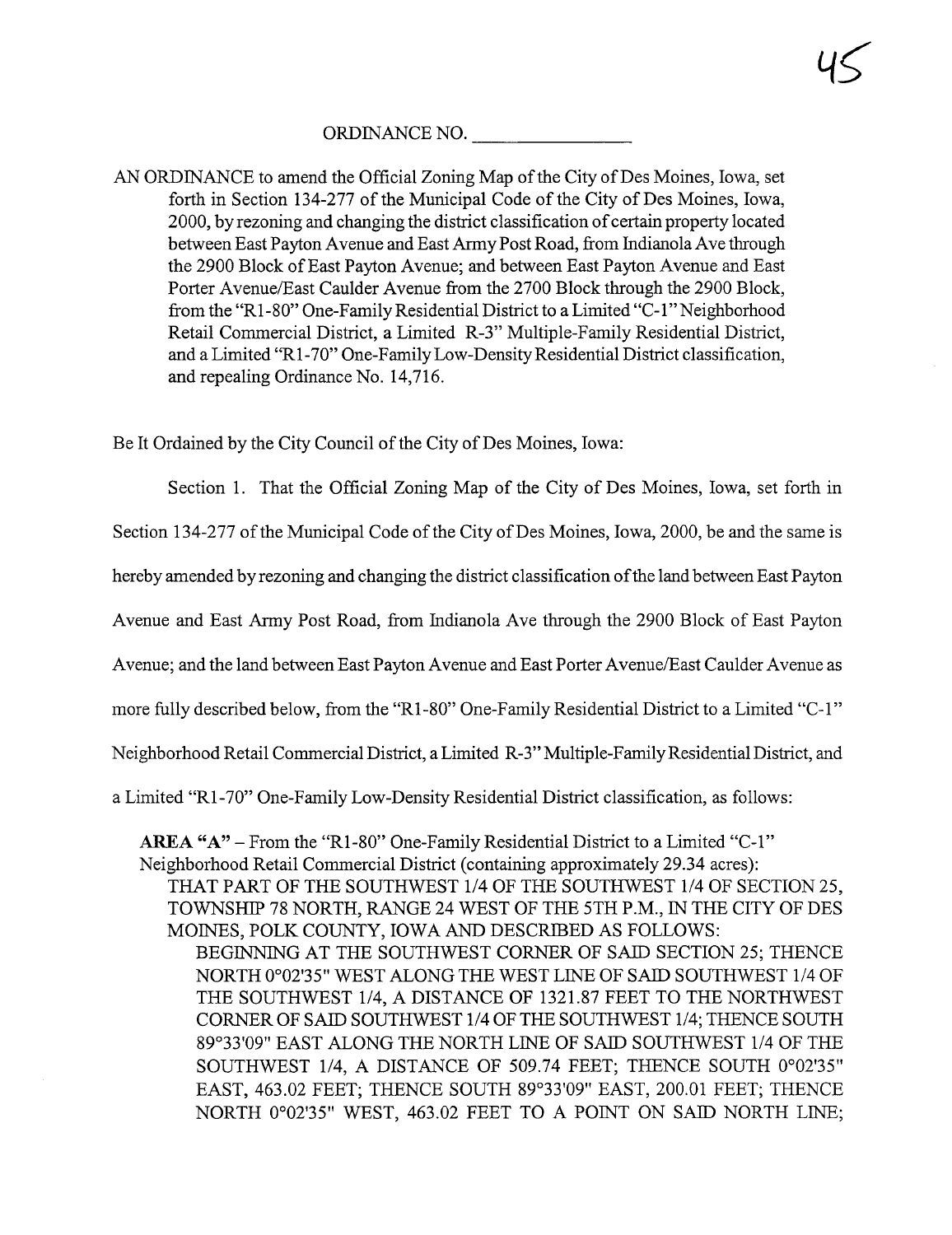THENCE SOUTH 89°33'09" EAST ALONG SAID NORTH LINE, 108.32 FEET; THENCE SOUTH 0°00'03" EAST, 132.31 FEET; THENCE SOUTHERLY ALONG A CURVE CONCAVE EASTERLY WHOSE RADIUS IS 500.00 FEET, WHOSE ARC LENGTH IS 353.29 FEET AND WHOSE CHORD BEARS SOUTH 20°14'34" EAST, 345.99 FEET; THENCE SOUTH 40°29'06" EAST, 211.92 FEET; THENCE SOUTHEASTERLY ALONG A CURVE CONCAVE SOUTHWESTERLY WHOSE RADIUS IS 500.00 FEET, WHOSE ARC LENGTH IS 353.34 FEET AND WHOSE CHORD BEARS SOUTH 20°14'24" EAST, 346.03 FEET; THENCE SOUTH 0°00'17" WEST, 379.85 FEET TO A POINT ON THE SOUTH LINE OF SAID SOUTHWEST 1/4 OF THE SOUTHWEST 1/4; THENCE NORTH 89°39'27" WEST ALONG SAI SOUTH LINE, 1194.05 FEET TO THE POINT OF BEGINNING AND CONTAINING 29.45 ACRES.

EXCEPT THOSE PARCELS CONVEYED TO THE CITY OF DES MOINS IN WARRANTY DEEDS RECORDED IN BOOK 7611, PAGES 662 AND 666 AND DESCRIED AS FOLLOWS:

APART OF THE SOUTH 1/2 OF THE SOUTHEAST 1/4, SECTION 25, TOWNSHI 78 NORTH, RANGE 24 WEST OF THE 5<sup>TH</sup> P.M., POLK COUNTY, MORE PARTICULARLY DESCRIBED AS FOLLOWS: COMMENCING AS A POINT OF REFERENCE AT THE SOUTHWEST CORNER OF SECTION 25, TOWNSHIP 78 NORTH, RANGE 24 WEST OF THE 5<sup>TH</sup> P.M.; THENCE SOUTH 89° (DEGREES) 36' (MINUTES) 44" (SECONDS) EAST ALONG THE SOUTH LINE OF SAID SECTION 25, A DISTANCE OF 247.91 FEET; THENCE NORTH 0°00'00" EAST, 66.10 FEET; THENCE NORTH 50°22'10" WEST, 263.42 FEET TO THE POINT OF BEGINNING; THENCE CONTINUING NORTH 50°22'09" WEST, 15.58 FEET; THENCE NORTH 0°00'22" EAST, 302.62 FEET; THENCE SOUTH 89°13'49" EAST, 12.00 FEET; THENCE SOUTH 0°00'22" WEST, 312.55 FEET TO THE POINT OF BEGINNING, ALL NOW INCLUDED IN AND FORMING A PART OF THE CITY OF DES MOINES, POLK COUNTY, IOWA AND CONTAINING 3,697 SQUARE FEET;

AND, PART OF THE SOUTH 1/2 OF THE SOUTHEST 1/4, LESS 5.4 ACRES FOR ROAD (EXCEPT THE EAST 200 FEET OF THE WEST 710 FEET OF THE NORTH 463 FEET), ALL IN SECTION 25, TOWNSHIP 78 NORTH, RANGE 24 WEST OF THE 5<sup>TH</sup> P.M., MORE PARTICULARLY DESCRIBED AS FOLLOWS: COMMENCING AS A POINT OF REFERENCE AT THE SOUTHWEST CORNER OF SECTION 25, TOWNSHIP 78 NORTH, RANGE 24 WEST OF THE 5<sup>TH</sup> P.M.; THENCE SOUTH 89° (DEGREES) 36' (MINUTES) 44" (SECONDS) EAST ALONG THE SOUTH LINE OF SAID SECTION 25, A DISTANCE OF 247.91 FEET; THENCE NORTH 0°00'00" EAST, 66.10 FEET TO THE POINT OF BEGINNING; THENCE NORTH 50°22'10" WEST, 23.91 FEET; THENCE SOUTH 89°12'56" EAST, 93.63 FEET; THENCE SOUTH 0°47'05" WEST, 15.00 FEET; THENCE NORTH 89°12'56" WEST, 75.00 FEET TO THE POINT OF BEGINNING, ALL NOW INCLUDED IN AND FORMING A PART OF THE CITY OF DES MOINES, POLK COUNTY, IOWA AND CONTAINING 1,265 SQUARE FEET.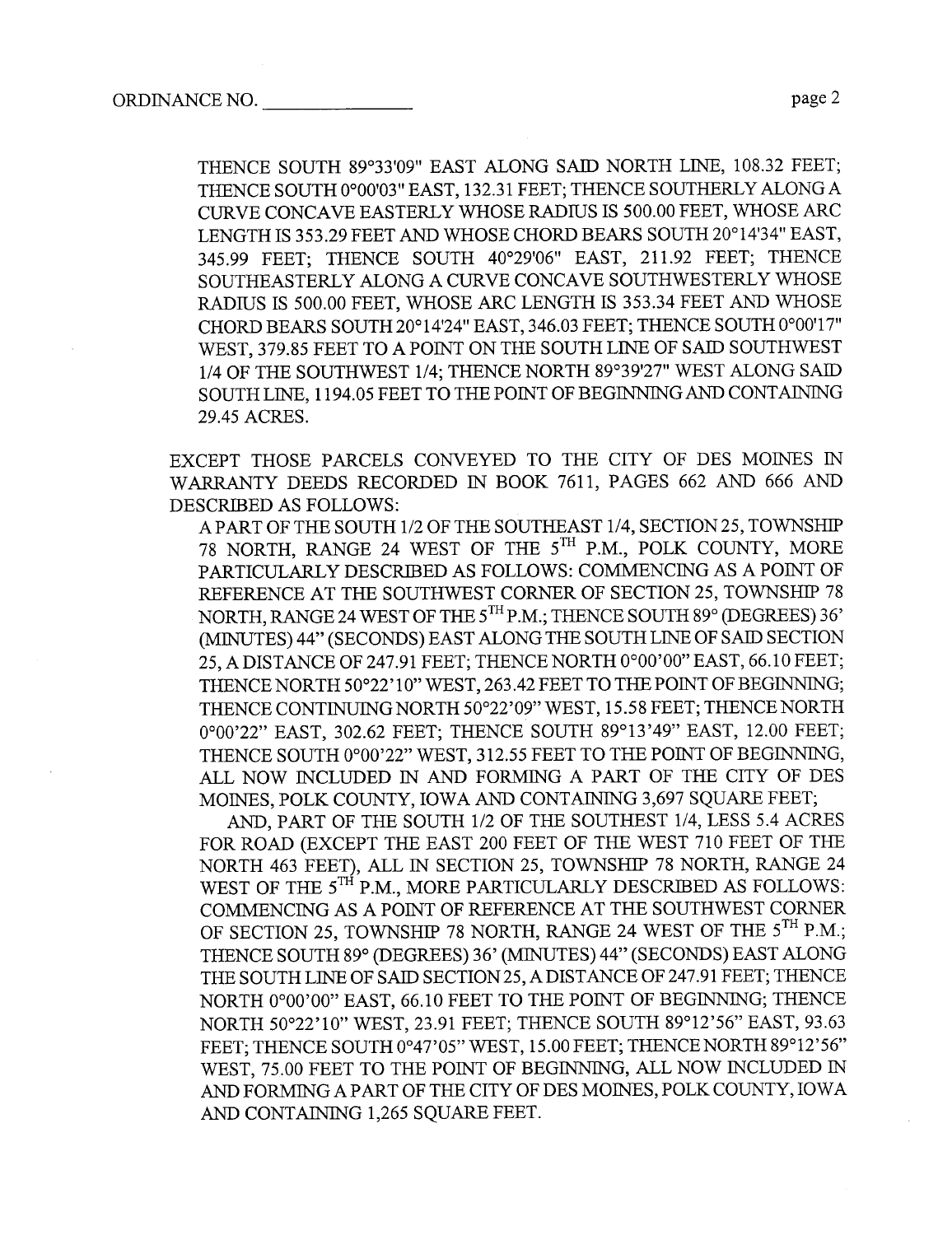AREA "B - From the "R1-80" One-Family Residential District to a Limited "C-1" Neighborhood Retail Commercial District (containing approximately 4.25 acres):

THAT PART OF THE SOUTHWEST 1/4 OF THE SOUTHWEST 1/4 AND THAT PART OF THE SOUTHEAST 1/4 OF THE SOUTHWST 1/4, ALL IN SECTION 25, TOWNSHIP 78 NORTH, RANGE 24 WEST OF THE 5TH P.M., IN THE CITY OF DES MOINES, POLK COUNTY, IOWA AND DESCRIBED AS FOLLOWS:

COMMENCING AT THE SOUTHWEST CORNER OF SAID SECTION 5; THENCE SOUTH 89°39'27" EAST ALONG THE SOUTH LINE OF SAID SOUTHWEST 1/4 OF THE SOUTHWEST 1/4, A DISTANCE OF 1194.05 FEET TO THE POINT OF BEGINNING; THENCE NORTH 0°00'17" EAST, 379.85 FEET; THENCE NORTHERLY ALONG A CURVE CONCAVE WESTERLY WHOSE RADIUS IS 500.00 FEET, WHOSE ARC LENGTH IS 185.00 FEET AND WHOSE CHORD BEARS NORTH 10°35'41" WEST, 183.94 FEET; THENCE NORTH 68°48'21" EAST, 66.83 FEET; THENCE EASTERLY ALONG A CURVE CONCAVE SOUTHERLY WHOSE RADIUS IS 500.00 FEET, WHOSE ARC LENGTH IS 184.95 FEET AND WHOSE CHORD BEARS NORTH 79°24'09" EAST, 183.89 FEET; THENCE NORTH 89°59'57" EAST, 90.77 FEET; THENCE SOUTH 0°00'17" WEST, 620.43 FEET TOA POINT ON THE SOUTH LINE OF SAID SOUTHEAST 1/4 OF THE SOUTHWEST 1/4; THENCE NORTH 89°39' 27" WEST ALONG SAID SOUTH LINE AND ALONG SAID SOUTH LINE OF THE SOUTHWEST 1/4 OF THE SOUTHWEST 1/4, A DISTANCE OF 300.01 FEET TO THE POINT OF BEGINNING.

AREA "C" - From the "R1-80" One-Family Residential District to a Limited "R-3" Multiple Family Residential District (containing approximately 9.48 acres):

THAT PART OF THE SOUTHWEST 1/4 OF THE SOUTHWEST 1/4 AND THAT PART OF THE SOUTHEAST 1/4 OF THE SOUTHWST 1/4, ALL IN SECTION 25, TOWNSHIP 78 NORTH, RANGE 24 WEST OF THE 5TH P.M., IN THE CITY OF DES MOINES, POLK COUNTY, IOWA AND DESCRIBED AS FOLLOWS:

BEGINNING AT THE NORTHEAST CORNER OF SAID SOUTHWEST 1/4 OF THE SOUTHWEST 1/4; THENCE SOUTH 89°42'37" EAST ALONG THE NORTH LIN OF SAID SOUTHEAST 1/4 OF THE SOUTHWEST 1/4, A DISTANCE OF 178.62 FEET; THENCE SOUTH 0°00'17" WEST, 699.18 FEET; THENCE SOUTH 89°59'57" WEST, 90.77 FEET; THENCE WESTERLY ALONG A CURVE CONCAVE SOUTHERLY WHOSE RADIUS IS 500.00 FEET, WHOSE ARC LENGTH IS 184.95 FEET AND WHOSE CHORD BEARS SOUTH 79°24'09" WEST, 183.89 FEET; THENCE SOUTH 68°48'21" WEST, 66.83 FEET; THENCE NORTHERLY ALONG A CURVE CONCAVE WESTERLY WHOSE RADIUS IS 500.00 FEET, WHOSE ARC LENGTH IS 168.34 FEET AND WHOSE CHORD BEARS NORTH 30°50'22" WEST, 167.55 FEET; THENCE NORTH 40°29'06" WEST, 211.92 FEET; THENCE NORTHWESTERLY ALONG A CURVE CONCAVE NORTHEASTERLY WHOSE RADIUS IS 500.00 FEET, WHOSE ARC LENGTH IS 353.29 FEET AND WHOSE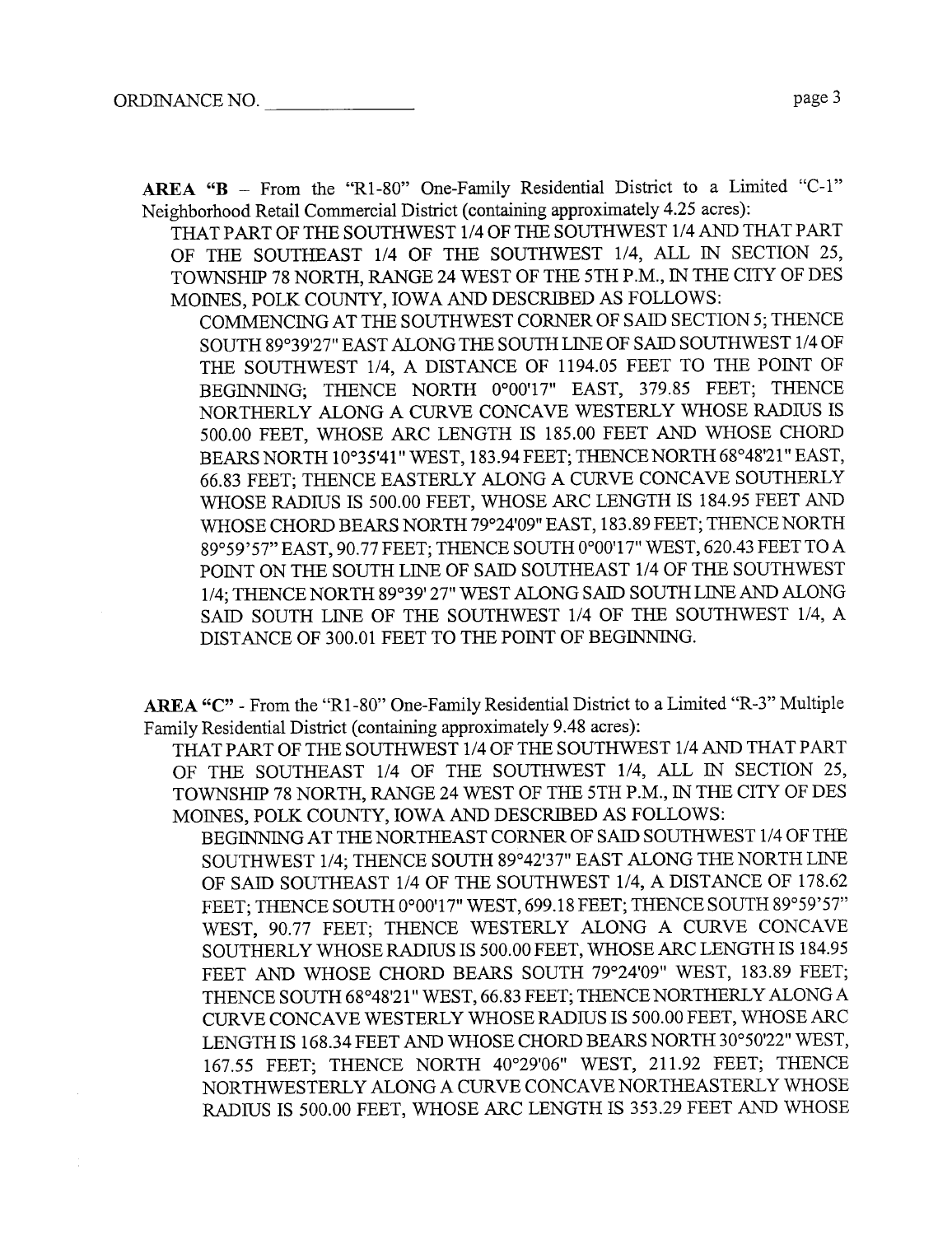CHORD BEARS NORTH 20°14'34" WEST, 345.99 FEET; THENCE NORTH 0°00'03" WEST, 132.31 FEET TO A POINT ON THE NORTH LINE OF SAID SOUTHWEST 1/4 OF THE SOUTHWEST 1/4; THENCE SOUTH 89°33'09" EAST ALONG SAI NORTH LINE, 498.49 FEET TO THE POINT OF BEGINNING.

AREA "D" - From the "R1-80" One-Family Residential District to a Limited "R1-70" One-Family Low-Density Residential District (containing approximately 27.64 acres):

THAT PART OF THE SOUTHEAST 1/4 OF THE SOUTHWEST 1/4 AND THAT PART OF THE SOUTHWEST 1/4 OF THE SOUTHEAST 1/4, ALL IN SECTION 25, TOWNSHIP 78 NORTH, RANGE 24 WEST OF THE 5TH P.M., IN THE CITY OF DES MOINES, POLK COUNTY, IOWA AND DESCRIBED AS FOLLOWS:

BEGINNING AT THE NORTHEAST CORNER OF SAID SOUTHEAST 1/4 OF THE SOUTHWST 1/4; THENCE SOUTH 89°44'00" EAST ALONG THE NORTH LIN OF SAID SOUTHWEST 1/4 OF THE SOUTHEAST 1/4, A DISTANCE OF 588.74 FEET: THENCE SOUTH 0°00'03" EAST, 690.63 FEET; THENCE SOUTH 89°59'57" WEST, 1732.77 FEET; THENCE NORTH 0°00'17" EAST, 699.18 FEET TO A POINT ON THE NORTH LINE OF SAID SOUTHEAST 1/4 OF THE SOUTHWEST 1/4; THENCE SOUTH 89°42'37" EAST ALONG SAID NORTH LINE, 1143.98 FEET TO THE POINT OF BEGINNING.

ARA "E" - From the "R1 -80" One-Family Residential District to a Limited "R-3" Multiple Famly Residential District (containig approximately 24.34 acres):

THAT PART OF THE SOUTHEAST 1/4 OF THE SOUTHWEST 1/4 AND THAT PART OF THE SOUTHWEST 1/4 OF THE SOUTHEAST 1/4, ALL IN SECTION 25, TOWNSHIP 78 NORTH, RANGE 24 WEST OF THE 5TH P.M., IN THE CITY OF DES MOINES, POLK COUNTY, IOWA AND DESCRIBED AS FOLLOWS:

BEGINNING AT THE SOUTH 1/4 CORNER OF SAID SECTION 25; THENCE NORTH 89°39'27" WEST ALONG THE SOUTH LINE OF SAID SOUTHEAST 1/4 OF THE SOUTHWST 1/4, A DISTANCE OF 1140.37 FEET; THENCE NORTH 0°00'17" EAST, 620.43 FEET; THENCE NORTH 89°59'57" EAST, 1732.77 FEET; THENCE SOUTH 0°00'03" EAST, 61.54 FEET; THENCE SOUTHERLY ALONG A CURVE CONCAVE WESTERLY WHOSE RADIUS IS 800.00 FEET, WHOSE ARC LENGTH IS 237.62 FEET AND WHOSE CHORD BEARS SOUTH 8°30'30" WEST, 236.75 FEET; THENCE SOUTHERLY ALONG A CURVE CONCAVE EASTERLY WHOSE RADIUS IS 800.00 FEET, WHOSE ARC LENGTH IS 237.62 FEET AND WHOSE CHORD BEARS SOUTH 8°30'30" WEST, 236.75 FEET; THENCE SOUTH 0°00"03" EAST, 100.00 FEET TO A POINT ON THE SOUTH LINE OF SAID SOUTHWEST 1/4 OF THE SOUTHEAST 1/4; THENCE NORTH 89°43'10" WEST ALONG SAI SOUTH LINE, 522.43 FEET TO THE POINT OF BEGINNING.

ARA "F" - From the "Rl-80" One-Family Residential District to a Limited "R-3" Multiple Family Residential District (containing approximately 30.35 acres):

THAT PART OF THE SOUTHWEST 1/4 OF THE SOUTHEAST 1/4 AND THAT PART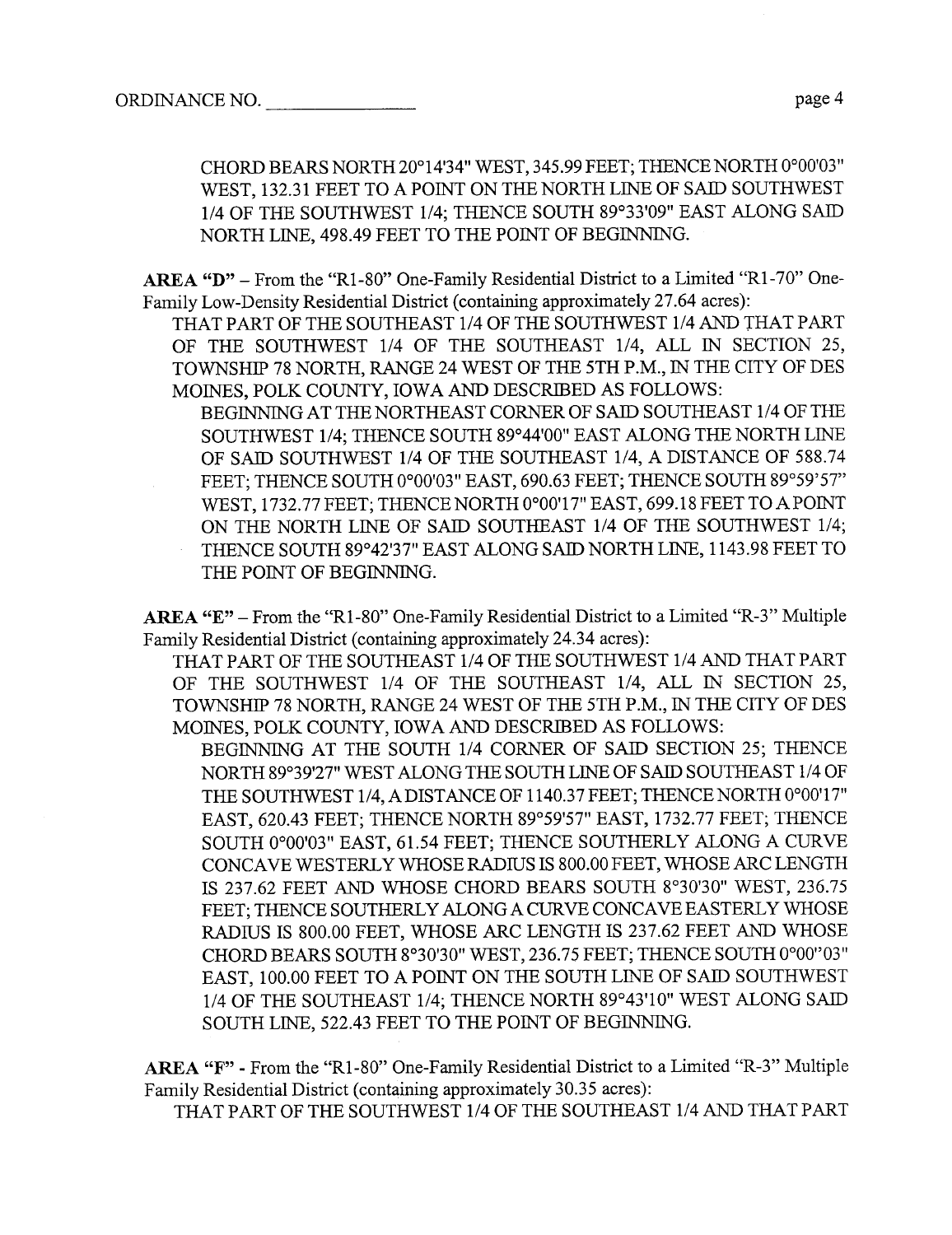OF THE SOUTHEAST 1/4 OF THE SOUTHEAST 1/4, ALL IN SECTION 25, TOWNSHIP 78 NORTH, RANGE 24 WEST OF THE 5TH P.M., IN THE CITY OF DES MOINES, POLK COUNTY, IOWA AND DESCRIBED AS FOLLOWS:

BEGINNING AT THE SOUTHEAST CORNER OF SAID SECTION 25; THENCE NORTH 89°43'10" WEST ALONG THE SOUTH LINE OF SAID SECTION 25, A DISTANCE OF 2113.30 FEET; THENCE NORTH 0°00'03" WEST, 100.00 FEET; THENCE NORTHERLY ALONG A CURVE CONCAVE EASTERLY WHOSE RADIUS IS 800.00 FEET, WHOSE ARC LENGTH IS 237.62 FEET AND WHOSE CHORD BEARS NORTH 8°30'30" EAST, 236.75 FEET; THENCE NORTHERLY ALONG A CURVE CONCAVE WESTERLY WHOSE RADIUS IS 800.00 FEET, WHOSE ARC LENGTH IS 237.62 FEET AND WHOSE CHORD BEARS NORTH 8°30'30" EAST, 236.75 FEET; THENCE NORTH 0°00''03" WEST, 61.54 FEET; THENCE NORTH 89°59'57" EAST, 2045.47 FEET TO A POINT ON THE EAST LINE OF SAID SOUTHEAST 1/4 OF THE SOUTHEAST 1/4; THENCE SOUTH 0°12'05" WEST ALONG SAID EAST LINE, 640.21 FEET TO THE POINT OF BEGINNING.

ARA "G" - From the "Rl-80" One-Famly Residential District to a Limited "Rl-70" One-Family Low-Density Residential District (containig approximately 32.23 acres):

THAT PART OF THE SOUTHWEST 1/4 OF THE SOUTHEAST 1/4 AND THAT PART OF THE SOUTHEAST 1/4 OF THE SOUTHEAST 1/4, ALL IN SECTION 25, TOWNSHIP 78 NORTH, RANGE 24 WEST OF THE 5TH P.M., IN THE CITY OF DES MOINES, POLK COUNTY, IOWA AND DESCRIBED AS FOLLOWS:

BEGINNING AT THE NORTHEAST CORNER OF SAID SOUTHEAST 1/4 OF THE SOUTHEAST 1/4; THENCE SOUTH 0°12'05" WEST ALONG THE EAST LINE OF SAID SOUTHEAST 1/4, A DISTANCE OF 681.08 FEET; THENCE SOUTH 89°59'57" WEST, 2045.47 FEET; THENCE NORTH 0°00'03" WEST, 690.63 FEET TO A POINT ON THE NORTH LINE OF SAID SOUTHWEST 1/4 OF THE SOUTHEAST 1/4; THENCE SOUTH 89°44'00" EAST ALONG SAID NORTH LINE AND ALONG THE NORTH LINE OF SAID SOUTHEAST 1/4 OF THE SOUTHEAST 1/4, A DISTANCE OF 2047.90 FEET TO THE POINT OF BEGINNING.

ARA "H" - From the "Rl-80" One-Family Residential District to a Limited "Rl-70" One-Family, Low-Density Residential District (containing approximately 5.83 acres):

LOT 2 OF THE OFFICIAL PLAT OF THE NORTHWEST 1/4 OF THE SOUTHEAST 1/4 OF SECTION 25, TOWNSHIP 78 NORTH, RANGE 24 WEST OF THE 5TH P.M., IN THE CITY OF DES MOINS, POLK COUNTY, IOWA.

AREA "I" - From the "R1-80" One-Family Residential District to a Limited "R1-70" One-Family Low-Density Residential District (containing approximately 40.60 acres):

LOT 3 OF THE OFFICIAL PLAT OF THE NORTHWEST 1/4 OF THE SOUTHEAST 1/4 OF SECTION 25, AND THE NORTHEAST 1/4 OF THE SOUTHEAST 1/4 OF SECTION 25, ALL IN TOWNSHIP 78 NORTH, RAGE 24 WEST OF THE 5TH P.M., IN THE CITY OF DES MOINS, POLK COUNTY, IOWA.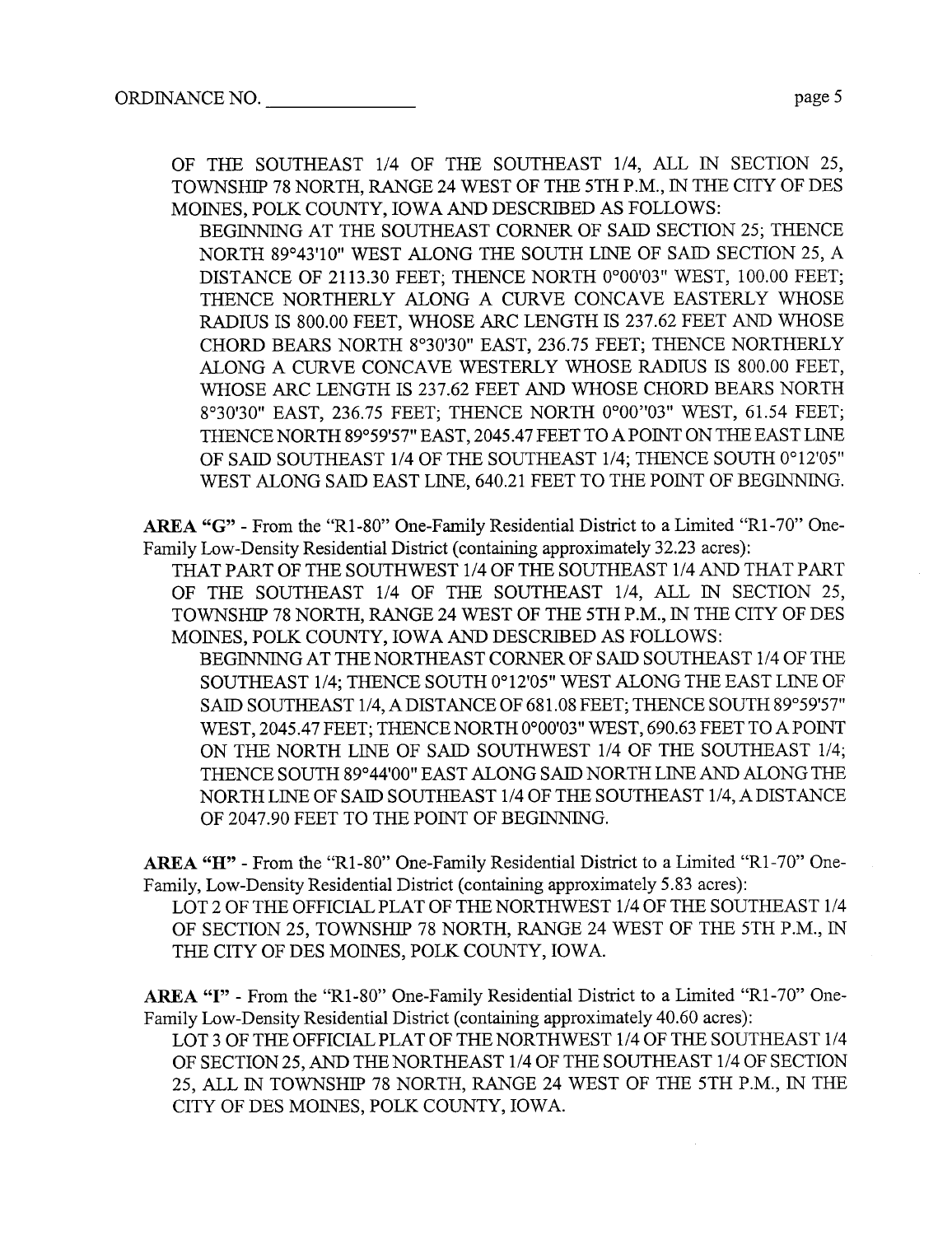Sec. 2. That this ordinance and the zoning granted by the terms hereof are subject to the

following imposed additional conditions which have been agreed to and accepted by execution of an

Acceptance of Rezoning Ordinance by all owners of said property and are binding upon the owners

and their successors, heirs, and assigns as follows:

- A. Any development of Areas "E" and "F" (rezoned to the "R-3" District) shall be limited to a maximum density of 12 unts per net acre through the subdivision and site plan approval processes.
- B. Any development of Area "C" (rezoned to the "R-3" District) shall be limited to a maximum density of 17 unts per acre through the subdivision and site plan approval processes.
- C. Trails shall be provided as shown on the submitted conceptual development plan and in accordance with the Easter Lake New Town Plan as part of any subdivision of the Property.
- D. The Property shall be developed in substantial conformance with the submitted conceptual development plan.
- E. The extension of SE  $29<sup>th</sup>$  Court, from its terminus at the north end of the Property to East Army Post Road, shall be provided through the subdivision approval process.
- F. A tree survey of all trees over 6" in caliper and a tree protection plan and shall be submitted as part of any Preliminary Plat for the Property.
- G. No trees over 6" in caliper shall be removed from the Property without the prior written consent of the City Forester until a grading plan is approved as part of a Preliminary Plat.
- H. Each single-family dwelling unit constructed or placed upon the Property shall conform with the following minimum standards:
	- 1) Be served by a private garage, either attached or detached.
	- 2) Have a minimum finshed floor area, excluding basements, as follows:
		- (a) Single-story (ranch) 1,200 square feet.<br>
		(b) Two-story 1,400 square feet.
		- Two-story 1,400 square feet.
	- 3) The front elevation must contain one of the following:
		- (a) A front porch of not less than 60 square feet; or
		- (b) Stone or brick masonry siding equal to a minimum of  $1/3$  of the 1st floor fasade.
	- 4) The front elevation must contain one of the following:
		- (a) Shutters on each side of each window: or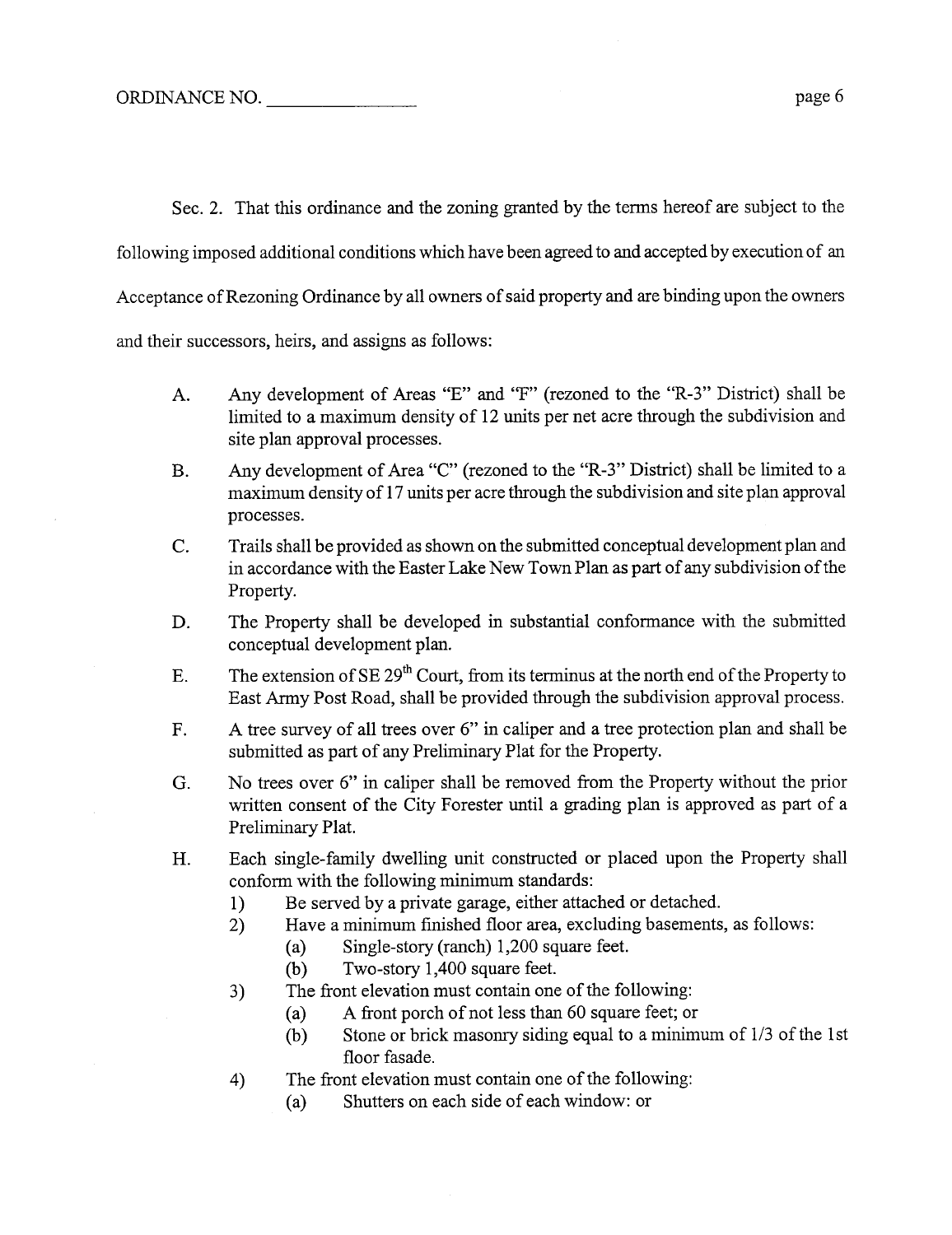- (b) Window trim not less than 4" in width.
- (5) The exterior of must be of masonry (brick or stone) and/or vinyl, cedar, or Hardi-Plank siding. If vinyl siding is selected, it must be greater than 40 mills thick.
- (6) The roof shall be of architectural tye shingles or cedar shakes. Standard 3 tab shingles are prohibited.
- I. Any fencing constructed or placed upon the Property shall conform with the following minimum standards:
	-
	- (1) Black vinyl-clad chain link is the only fencing material permitted.<br>
	(2) The maximum height of fencing allowed in a side or rear yard is f The maximum height of fencing allowed in a side or rear yard is five-feet.
	- (3) Fencing is prohibited within any front yard and within access easements to detention basins or trails.
	- (4) If fencing is placed in an easement that blocks access to the easement area, the City may remove the fence to gain access. Replacement of the fence is the responsibility of the homeowner.
	- (5) Wood privacy screens up to six-feet in height are permitted when located outside of the required setbacks for a principal structure, outside of conservation easements and when adjoining private patios or decks outside the required front yard.
	- (6) All other fencing or screening is subject to the review and approval of the Planning Director and/or the Zoning Board of Adjustment.
- J. The builder owner is responsible for lot maintenance, erosion control and adherig to all EPA and DNR standards. Erosion control and drainage plans for the entire development are to be determined through the subdivision approval process.
- K. A unified landscaping theme for the overall development of Areas "A" and "B" (rezoned to the "C-1" District) shall be prepared by the owners of the Property and approved by the Plan and Zoning Commission prior to approval of any site plan for the Property. No site plan shall be approved for the Property which does not conform to the approved unfied landscaping theme.
- L. A unified architectural theme for the overall development of Areas "A" and "B" (rezoned to the "C-1" District) shall be prepared by the owners of the Property and approved by the Plan and Zoning Commission prior to approval of any site plan for the Property. No site plan shall be approved for the Property, which does not conform to the approved unified architectural theme. The unified architectural theme shall include a requirement for a predominance of quality materials such as brick, stone, and/or masonry block.
- M. The Property shall not be divided by a plat of survey without the City's prior approvaL. All subdivision ofthe Property shall be subject to review and approval by the City through the subdivision plat approval process.
- N. Any residential development within Areas "A" and "B" (rezoned to the "C-1" District) shall conform with the density standards applicable in the "R-3" District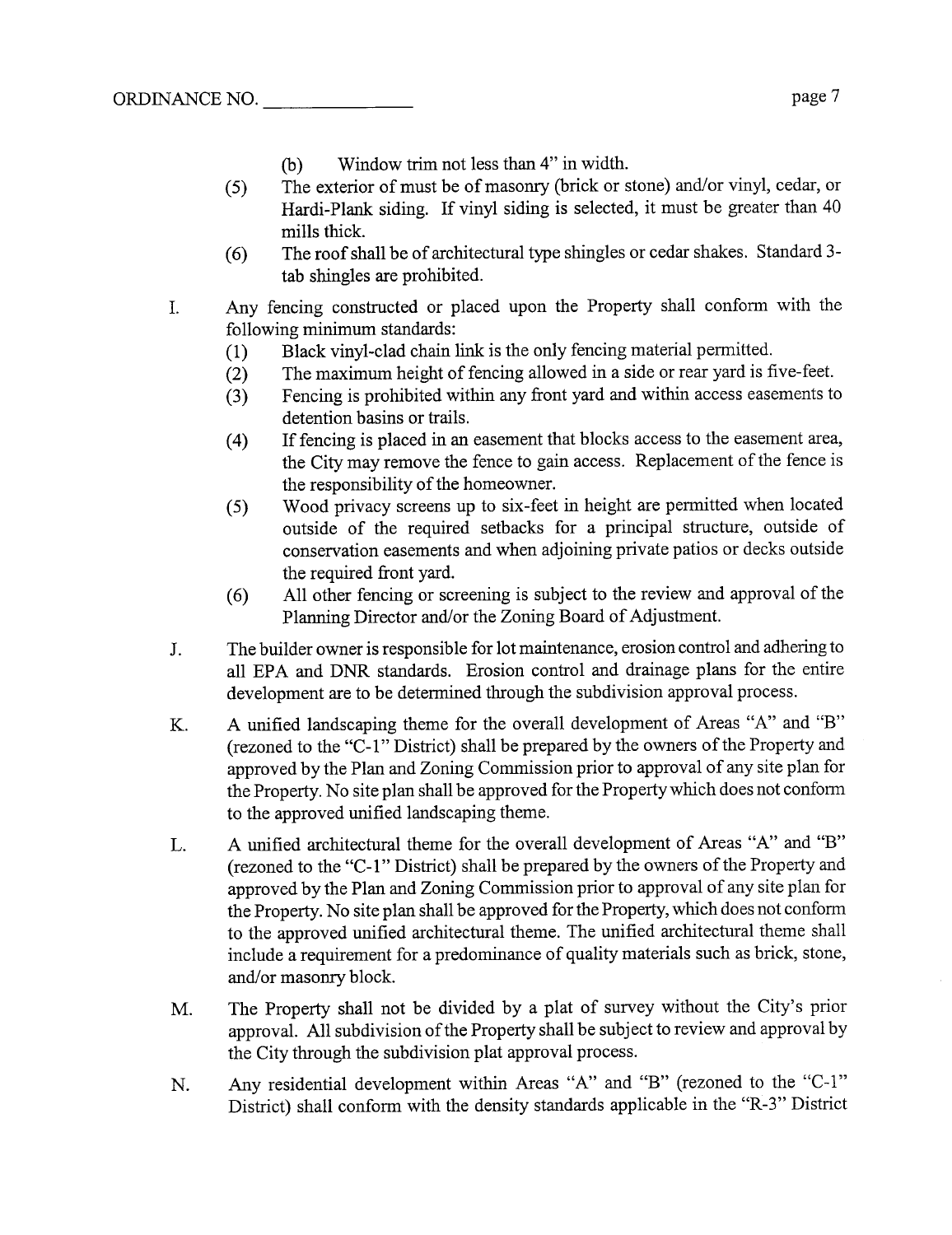Multiple Family Residential District.

Sec. 3. This ordinance shall be in full force and effect from and after its passage and publication as provided by law.

Sec. 4. Ordinance No. 14,716, passed by the City Council on October 22, 2007, is hereby repealed and shall be of no force or effect. This ordinance is intended to replace and correct an error in Ordinance No. 14,716 which incorrectly identified that Area "G" was to be rezoned to the "R-3" Multiple Family Residential District.

Sec. 5. The City Clerk is hereby authorized and directed to cause a certified copy of the Acceptance of Rezoning Ordinance, this ordinance, a vicinity map, and proof of publication of this ordinance, to be properly filed in the office of the Polk County Recorder.

FORM APPROVED:<br>Correct K. Brown

Assistant City Attorney G:\SHARED\LEGAL\BROWN WORK\RZONING\Koethe.doc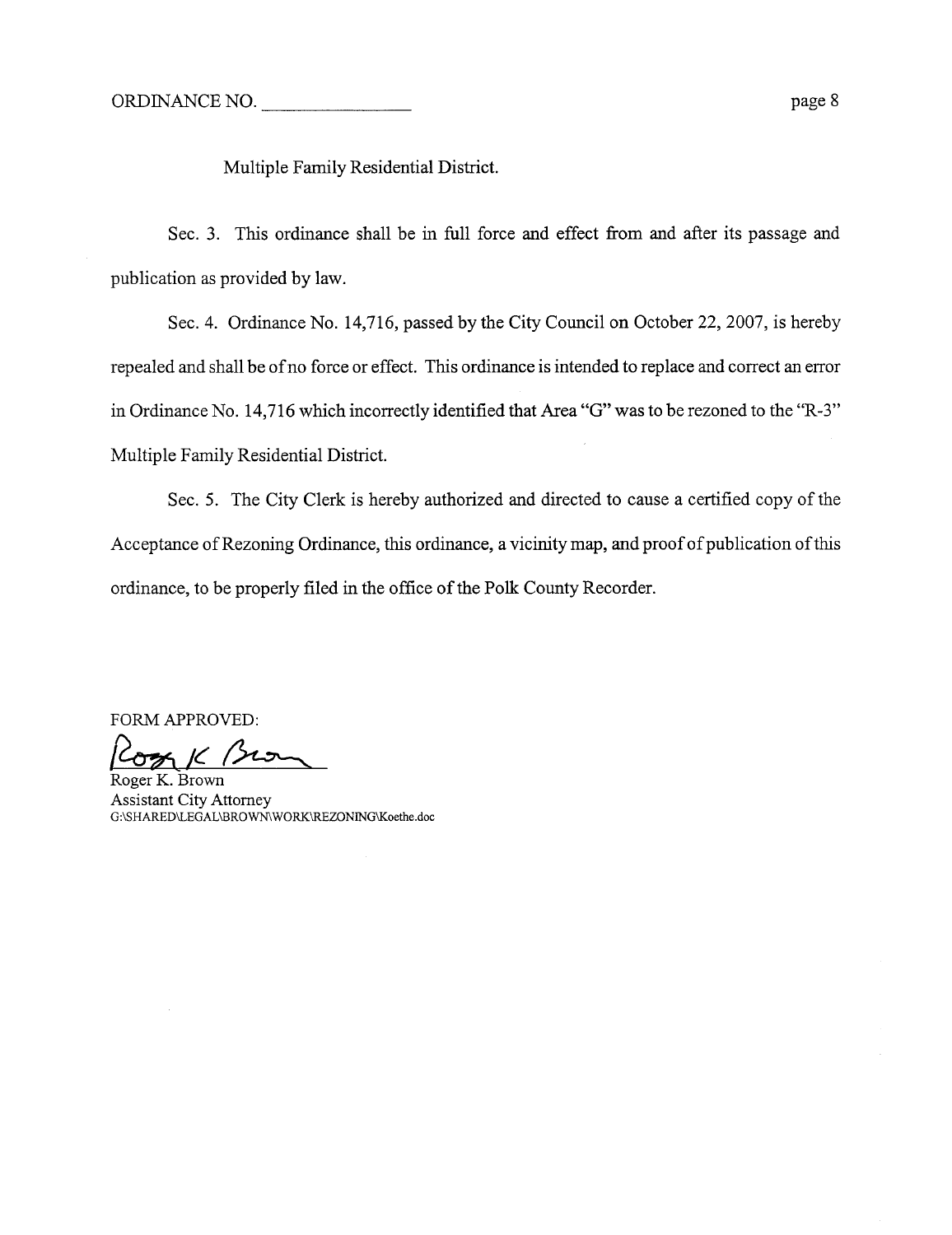|                    | Roger K. Brown, Assistant City Attorney, 400 Robert Ray Dr., Des Moines, IA 50309 |
|--------------------|-----------------------------------------------------------------------------------|
| Prepared by:       | 515/283-4541                                                                      |
| Return Address:    | City Clerk - City Hall, 400 Robert Ray Dr., Des Moines, IA 50309                  |
| Taxpayer:          | No change                                                                         |
|                    | Title of Document: Acceptance of Rezoning Ordinance                               |
| Grantor's Name:    | Lemar Koethe                                                                      |
| Grantee's Name:    | City of Des Moines, Iowa                                                          |
| Legal Description: | See Exhibit "A" at page $5$ .                                                     |

## AMENDED ACCEPTANCE OF REZONING ORDINANCE

The undersigned hereby states, warants and agrees as follows:

1. That I am the sole owner of the land between East Payton Avenue and East Army Post Road, from Indianola Ave through the 2900 Block of East Payton Avenue; and the land between East Payton Avenue and East Porter Avenue/East Caulder Avenue from the 2700 Block through the 2900 Block, all of which is more specifically described in Exhibit "A" attached hereto, and is hereinafter collectively referred to as the Property.

2. That in the event the City of Des Moines, Iowa, acts to rezone the Property from the "R1-80" One-Family Residential District to a Limited "C-1" Neighborhood Retail Commercial District, a Limited R-3" Multiple-Family Residential District, and a Limited "R1-70" One-Family Low-Density Residential District classification, I agree and accept on behalf of the owners to the imposition of the following conditions to run with the land and be binding upon all successors, heirs and assigns as part of the ordinance so rezoning the Property:

- A. Any development of Areas "E" and "F" (rezoned to the "R-3" District) shall be limited to a maximum density of 12 units per net acre through the subdivision and site plan approval processes.
- B. Any development of Area "C" (rezoned to the "R-3" District) shall be limited to a maximum density of 17 units per acre through the subdivision and site plan approval processes.
- C. Trails shall be provided as shown on the submitted conceptual development plan and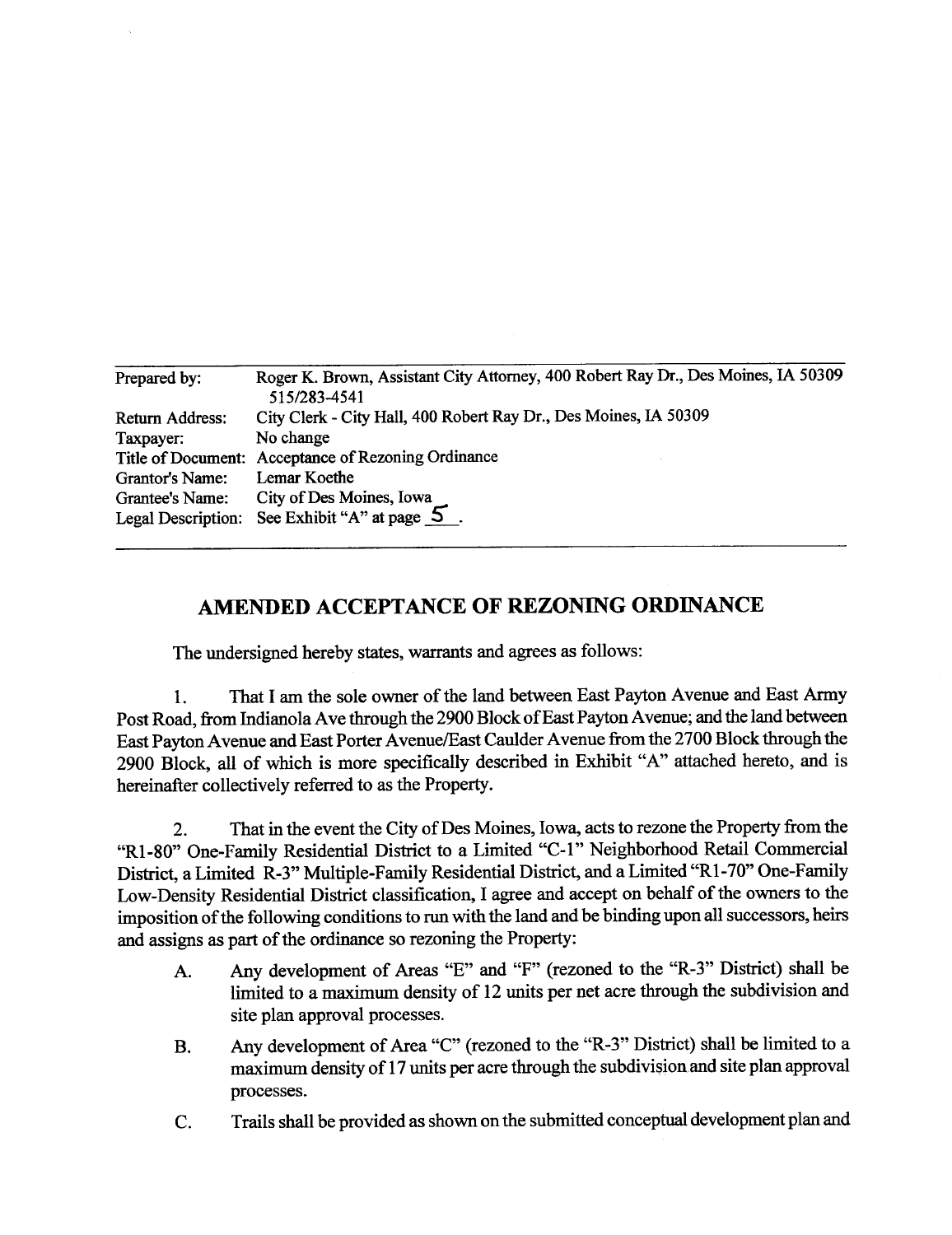Amended Acceptance of Rezoning Ordinance page 2

> in accordance with the Easter Lake New Town Plan as part of any subdivision of the Property.

- D. The Property shall be developed in substantial conformance with the submitted conceptul development plan.
- E. The extension of SE  $29<sup>th</sup>$  Court, from its terminus at the north end of the Property to East Army Post Road, shall be provided through the subdivision approval process.
- F. A tree survey of all trees over 6" in caliper and a tree protection plan and shall be submitted as part of any Preliminary Plat for the Property.
- G. No trees over 6" in caliper shall be removed from the Property without the prior written consent of the City Forester until a grading plan is approved as part of a Preliminary Plat.
- H. Each single-family dwelling unit constructed or placed upon the Property shall conform with the following minimum standards:
	- 1) Be served by a private garage, either attached or detached.
	- 2) Have a minimum finished floor area, excluding basements, as follows:
		- (a) Single-story (ranch) 1,200 square feet.<br>
		(b) Two-story 1,400 square feet.
		- Two-story 1,400 square feet.
	- 3) The front elevation must contain one of the followig:
		- (a) A front porch of not less than 60 square feet; or
		- (b) Stone or brick masonry siding equal to a minimum of  $1/3$  of the 1st floor fasade.
	- 4) The front elevation must contain one of the following:
		- (a) Shutters on each side of each window: or<br>
		(b) Window trim not less than  $4$ " in width.
		- Window trim not less than 4" in width.
	- (5) The exterior of must be of masonry (brick or stone) and/or vinyl, cedar, or Hardi-Plank siding. If vinyl siding is selected, it must be greater than 40 mills thick.
	- (6) The roof shall be of architectural type shingles or cedar shakes. Standard 3tab shingles are prohibited.
- 1. Any fencing constructed or placed upon the Property shall conform with the following minimum standards:
	- (1) Black vinyl-clad chain link is the only fencing material permitted.<br>
	(2) The maximum height of fencing allowed in a side or rear yard is first
	- (2) The maximum height of fencing allowed in a side or rear yard is five-feet.<br>(3) Fencing is prohibited within any front yard and within access easements to
	- Fencing is prohibited within any front yard and within access easements to detention basins or trails.
	- (4) If fencing is placed in an easement that blocks access to the easement area, the City may remove the fence to gain access. Replacement of the fence is the responsibility of the homeowner.
	- (5) Wood privacy screens up to six-feet in height are permtted when located outside of the required setbacks for a principal structure, outside of conservation easements and when adjoining private patios or decks outside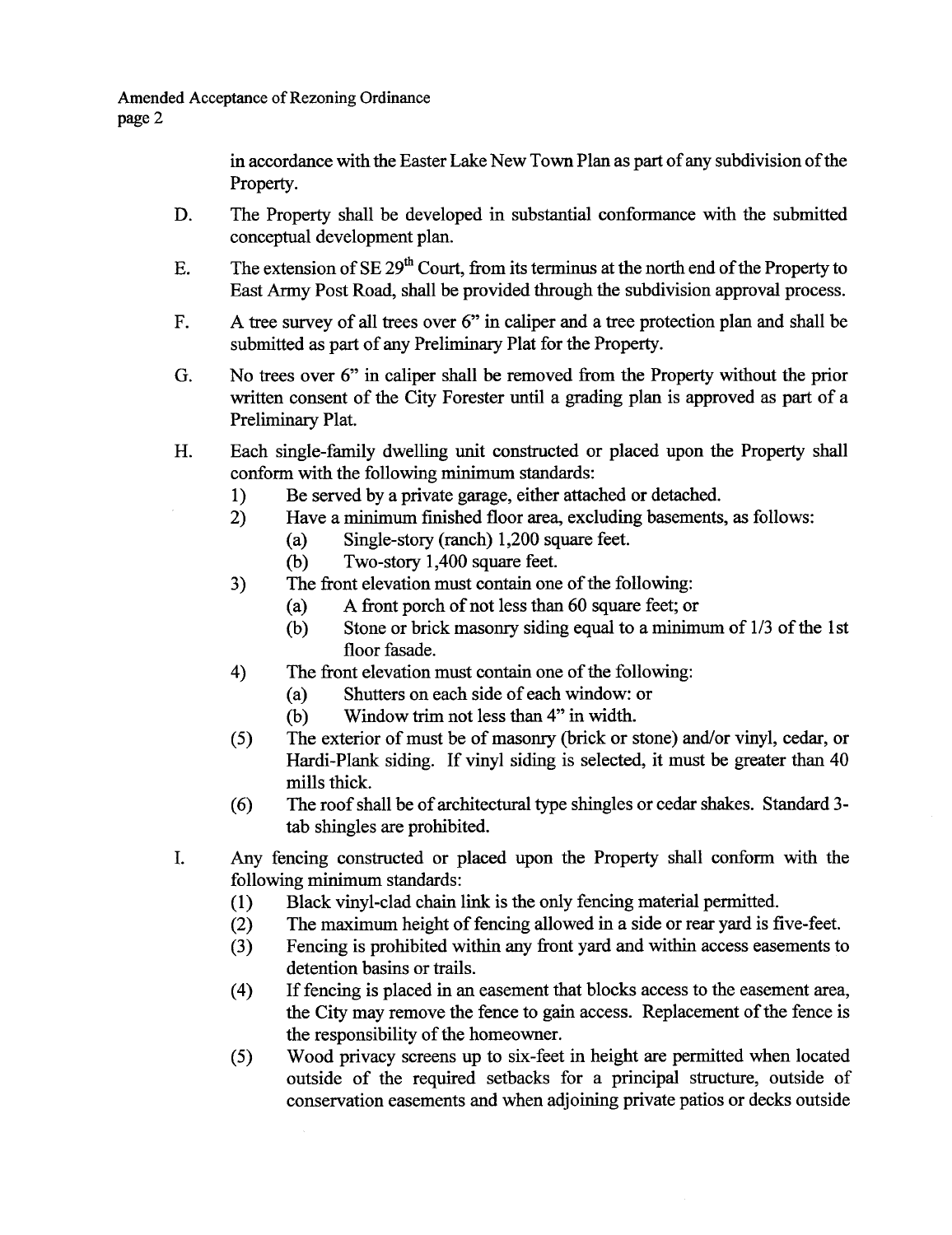Amended Acceptance of Rezoning Ordinance page 3

the required front yard.

(6) All other fencing or screenig is subject to the review and approval of the Planning Director and/or the Zoning Board of Adjustment.

45

- J. The builder owner is responsible for lot maintenance, erosion control and adhering to all EPA and DNR standards. Erosion control and drainage plans for the entire development are to be determined through the subdivision approval process.
- K. A unified landscaping theme for the overall development of Areas "A" and "B" (rezoned to the "C-1" District) shall be prepared by the owners of the Property and approved by the Plan and Zoning Commssion prior to approval of any site plan for the Property. No site plan shall be approved for the Property which does not conform to the approved unfied landscaping theme.
- L. A unified architectural theme for the overall development of Areas "A" and "B" approved by the Plan and Zoning Commission prior to approval of any site plan for (rezoned to the "C-1" District) shall be prepared by the owners of the Property and the Property. No site plan shall be approved for the Property, which does not conform to the approved unfied architectual theme. The unfied architectual theme shall include a requirement for a predominance of quality materials such as brick, stone, and/or masonry block.
- M. The Property shall not be divided by a plat of survey without the City's prior approval. All subdivision of the Property shall be subject to review and approval by the City through the subdivision plat approval process.
- N. Any residential development within Areas "A" and "B" (rezoned to the "C-1" District) shall conform with the density standards applicable in the "R-3" District Multiple Famly Residential District.

3. A certified copy of the rezoning ordinance shall be attached hereto, and a certified copy of ths document and the rezonig ordinance shall be recorded by the City in the land records of the County Recorder to memorialize the rezoning of the Property as identified above.

4. That in the event any portion of the Property is hereafter rezoned to a district classification different from that identified in Exhibit "A" for each portion thereof, then this Acceptance shall be imediately terminated as applied to the real estate so rezoned on the effective date of such rezoning, and the conditions agreed to herein shall be rendered null and void, provided, if there be any such rezoning to a more restricted zoning classification, any then legal actual use of such real estate shall become a legal non-conforming use.

5. This Amended Acceptance of Rezoning Ordinance is intended to replace a prior Acceptance of Rezoning Ordinance for the Property signed by LeMar Koethe on October 16, 2007. The prior Acceptance of Rezoning Ordinance incorrectly identified that Area "G" was to be rezoned to a Limited "R-3" Multiple Family Residential District. It was the intent of the City of Des Moines and LeMar Koethe that Area "G" be rezoned to a Limited "RI-70" One-Famly, Low-Density Residential District.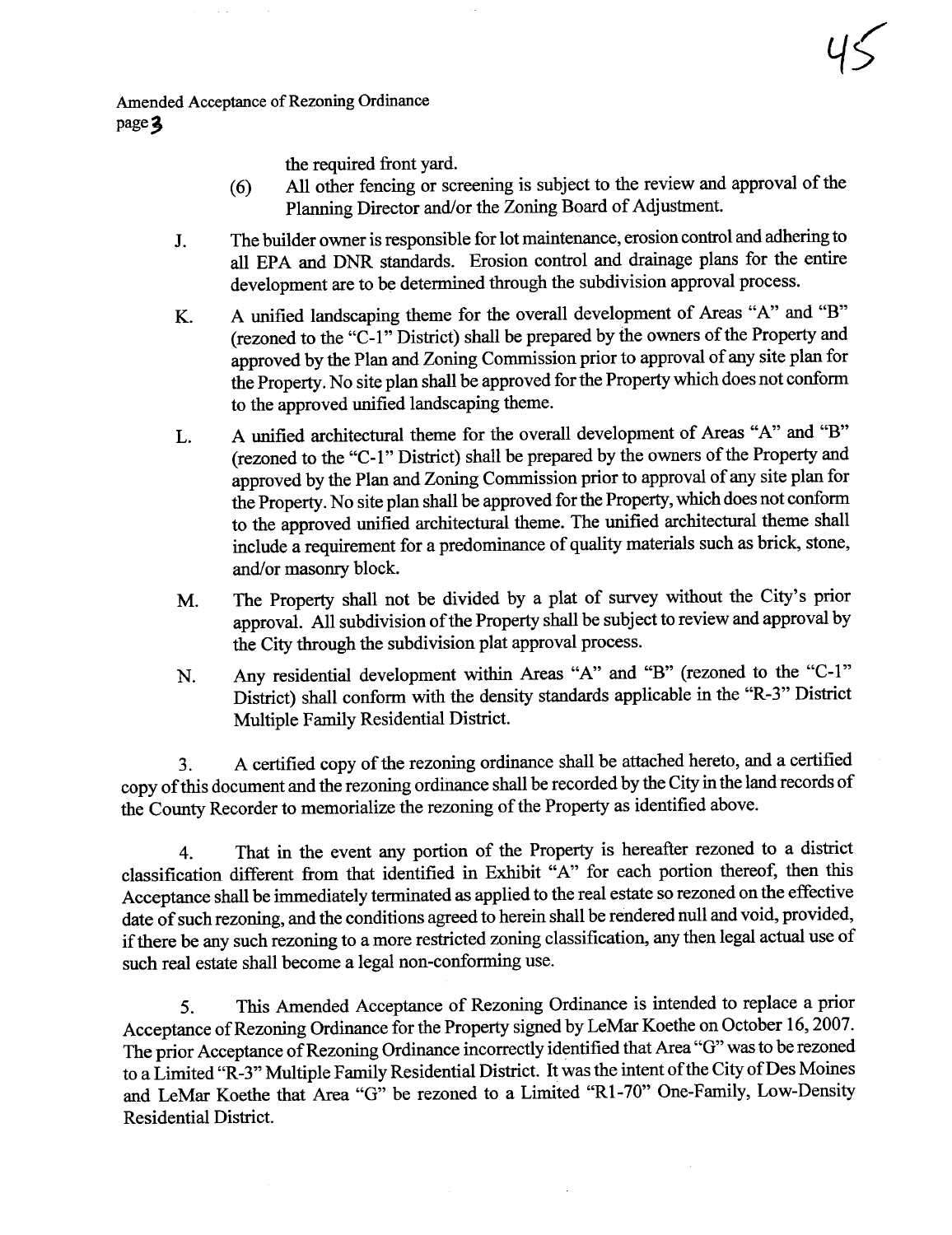Amended Acceptance of Rezoning Ordinance page  $\frac{1}{2}$ 

 $\sim$ 

 $\sim$ 

The words and phrases herein, including acknowledgment hereof, shall be construed as in the singular or plural number, and as masculine or feminine gender, according to the context.

 $\omega_{\rm{max}}$ 

| State of Iowa  |     |
|----------------|-----|
|                | SS: |
| County of Polk |     |

This instrument was acknowledged before me on *Alcember*, 3 leMar Koethe. ,2007, by

Patricia Unie

My commission expires:  $5-12-09$ 

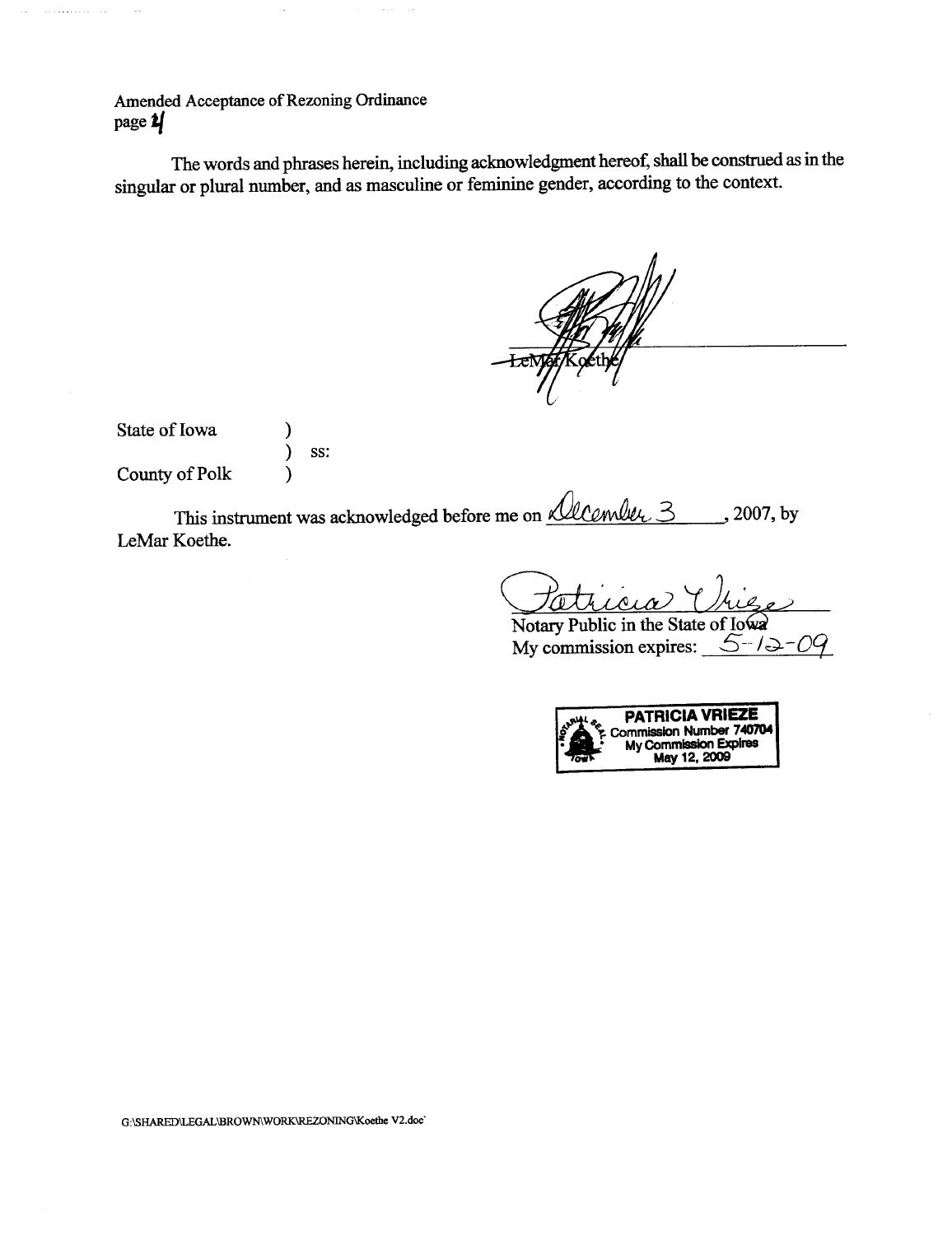## Exhibit "A" Legal Description of the Property to be rezoned (LeMar Koethe)

AREA "A" - From the "R1-80" One-Family Residential District to a Limited "C-1" Neighborhood Retail Commercial District (containing approximately 29.34 acres):

THAT PART OF THE SOUTHWEST 1/4 OF THE SOUTHWEST 1/4 OF SECTION 25, TOWNSHIP 78 NORTH, RANGE 24 WEST OF THE 5TH P.M., IN THE CITY OF DES MOINES, POLK COUNTY, IOWA AND DESCRIBED AS FOLLOWS:

BEGINNING AT THE SOUTHWEST CORNER OF SAID SECTION 25; THENCE NORTH 0°02'35" WEST ALONG THE WEST LINE OF SAID SOUTHWEST 1/4 OF THE SOUTHWEST 1/4, A DISTANCE OF 1321.87 FEET TO THE NORTHWEST CORNR OF SAID SOUTHWEST 1/4 OF THE SOUTHWEST 1/4; THENCE SOUTH 89033'09" EAST ALONG THE NORTH LINE OF SAID SOUTHWEST 1/4 OF TH SOUTHWEST 1/4, A DISTANCE OF 509.74 FEET; THENCE SOUTH 0°02'35" EAST, 463.02 FEET; THENCE SOUTH 89°33'09" EAST, 200.01 FEET; THENCE NORTH 0°02'35" WEST, 463.02 FEET TO A POINT ON SAID NORTH LINE; THENCE SOUTH 89°33'09" EAST ALONG SAID NORTH LINE, 108.32 FEET; THENCE SOUTH 0°00'03" EAST, 132.31 FEET; THENCE SOUTHERLY ALONG A CURVE CONCAVE EASTERLY WHOSE RADIUS IS 500.00 FEET, WHOSE ARC LENGTH IS 353.29 FEET AND WHOSE CHORD BEARS SOUTH 20°14'34" EAST, 345.99 FEET; THENCE SOUTH 40°29'06" EAST, 211.92 FEET; THENCE SOUTHEASTERLY ALONG A CURVE CONCAVE SOUTHWESTERLY WHOSE RADIUS IS 500.00 FEET, WHOSE ARC LENGTH IS 353.34 FEET AND WHOSE CHORD BEARS SOUTH 20°14'24" EAST, 346.03 FEET; THENCE SOUTH 0°00'17" WEST, 379.85 FEET TO A POINT ON THE SOUTH LINE OF SAID SOUTHWEST 1/4 OF THE SOUTHWEST 1/4; THENCE NORTH 89°39'27" WEST ALONG SAID SOUTH LINE, 1194.05 FEET TO THE POINT OF BEGINNING AND CONTAINING 29.45 ACRES.

EXCEPT THOSE PARCELS CONVEYED TO THE CITY OF DES MOINS IN WARRANTY DEEDS RECORDED IN BOOK 7611, PAGES 662 AND 666 AND DESCRIBED AS FOLLOWS:

APART OF THE SOUTH 1/2 OF THE SOUTHEAST 1/4, SECTION 25, TOWNSHIP 78 NORTH, RAGE 24 WEST OF THE 5TH P.M., POLK COUNTY, MORE PARTICULARLY DESCRIBED AS FOLLOWS: COMMENCING AS A POINT OF REFERENCE AT THE SOUTHWEST CORNER OF SECTION 25, TOWNSHIP 78 NORTH, RANGE 24 WEST OF THE 5TH P.M.; THENCE SOUTH 89° (DEGREES) 36' (MINTES) 44" (SECONDS) EAST ALONG THE SOUTH LINE OF SAID SECTION 25, A DISTANCE OF 247.91 FEET; THENCE NORTH 0°00'00" EAST, 66.10 FEET; THENCE NORTH 50°22'10" WEST, 263.42 FEET TO THE POINT OF BEGINING; THENCE CONTINUING NORTH 50°22'09" WEST, 15.58 FEET; THENCE NORTH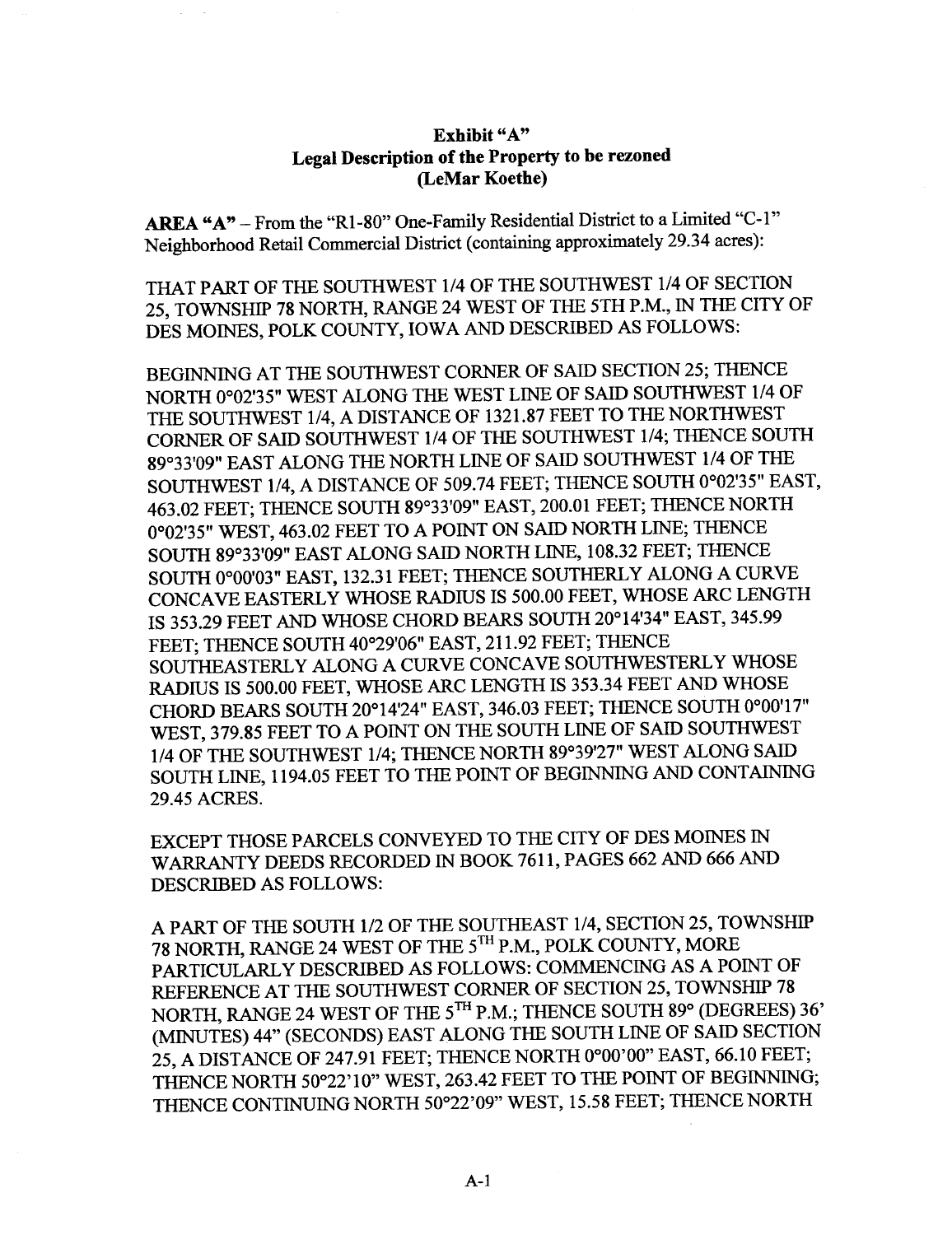0°00'22" EAST, 302.62 FEET; THENCE SOUTH 89°13'49" EAST, 12.00 FEET; THENCE SOUTH 0°00'22" WEST, 312.55 FEET TO THE POINT OF BEGINNING, ALL NOW INCLUDED IN AND FORMING A PART OF THE CITY OF DES MOINES, POLK COUNTY, IOWA AND CONTAINING 3,697 SQUARE FEET. AN

المتفقف المفقية

PART OF THE SOUTH 1/2 OF THE SOUTHEST 1/4, LESS 5.4 ACRES FOR ROAD (EXCEPT THE EAST 200 FEET OF THE WEST 710 FEET OF THE NORTH 463 FEET), ALL IN SECTION 25, TOWNSHIP 78 NORTH, RANGE 24 WEST OF THE 5TH P.M., MORE PARTICULARLY DESCRIBED AS FOLLOWS: COMMENCING AS A POINT OF REFERENCE AT THE SOUTHWEST CORNER OF SECTION 25, TOWNSHIP 78 NORTH, RANGE 24 WEST OF THE 5TH P.M.; THENCE SOUTH 89° (DEGREES) 36' (MINUTES) 44" (SECONDS) EAST ALONG THE SOUTH LINE OF SAID SECTION 25, A DISTANCE OF 247.91 FEET; THENCE NORTH 0°00'00" EAST, 66.10 FEET TO THE POINT OF BEGINNING; THENCE NORTH 50°22'10" WEST, 23.91 FEET; THENCE SOUTH 89°12'56" EAST, 93.63 FEET; THENCE SOUTH 0°47'05" WEST, 15.00 FEET; THENCE NORTH 89°12'56" WEST, 75.00 FEET TO THE POINT OF BEGINNING, ALL NOW INCLUDED IN AND FORMING A PART OF THE CITY OF DES MOINES, POLK COUNTY, IOWA AN CONTAINING 1,265 SQUARE FEET.

AREA "B - From the "R1-80" One-Family Residential District to a Limited "C-1" Neighborhood Retail Commercial District (containing approximately 4.25 acres):

THAT PART OF THE SOUTHWEST 1/4 OF THE SOUTHWEST 1/4 AND THAT PART OF THE SOUTHAST 1/4 OF THE SOUTHWEST 1/4, ALL IN SECTION 25, TOWNSHIP 78 NORTH, RANGE 24 WEST OF THE 5TH P.M., IN THE CITY OF DES MOINES, POLK COUNTY, IOWA AND DESCRIBED AS FOLLOWS:

COMMENCING AT THE SOUTHWEST CORNER OF SAID SECTION 5; THENCE SOUTH 89°39'27" EAST ALONG THE SOUTH LINE OF SAID SOUTHWEST 1/4 OF THE SOUTHWEST 1/4, A DISTANCE OF 1194.05 FEET TO THE POINT OF BEGINING; THENCE NORTH 0°00'17" EAST, 379.85 FEET; THENCE NORTHERLY ALONG A CURVE CONCAVE WESTERLY WHOSE RADIUS IS 500.00 FEET, WHOSE ARC LENGTH IS 185.00 FEET AND WHOSE CHORD BEARS NORTH 10°35'41" WEST, 183.94 FEET; THENCE NORTH 68°48'21" EAST, 66.83 FEET; THENCE EASTERLY ALONG A CURVE CONCAVE SOUTHERLY WHOSE RADIUS IS 500.00 FEET, WHOSE ARC LENGTH IS 184.95 FEET AND WHOSE CHORD BEARS NORTH 79°24'09" EAST, 183.89 FEET; THENCE NORTH 89°59'57" EAST, 90.77 FEET; THENCE SOUTH 0°00'17" WEST, 620.43 FEET TO A POINT ON THE SOUTH LINE OF SAID SOUTHEAST 1/4 OF THE SOUTHWEST 1/4; THENCE NORTH 89°39' 27" WEST ALONG SAID SOUTH LINE AND ALONG SAID SOUTH LINE OF THE SOUTHWEST 1/4 OF THE SOUTHWEST 1/4, A DISTANCE OF 300.01 FEET TO THE POINT OF BEGINNING.